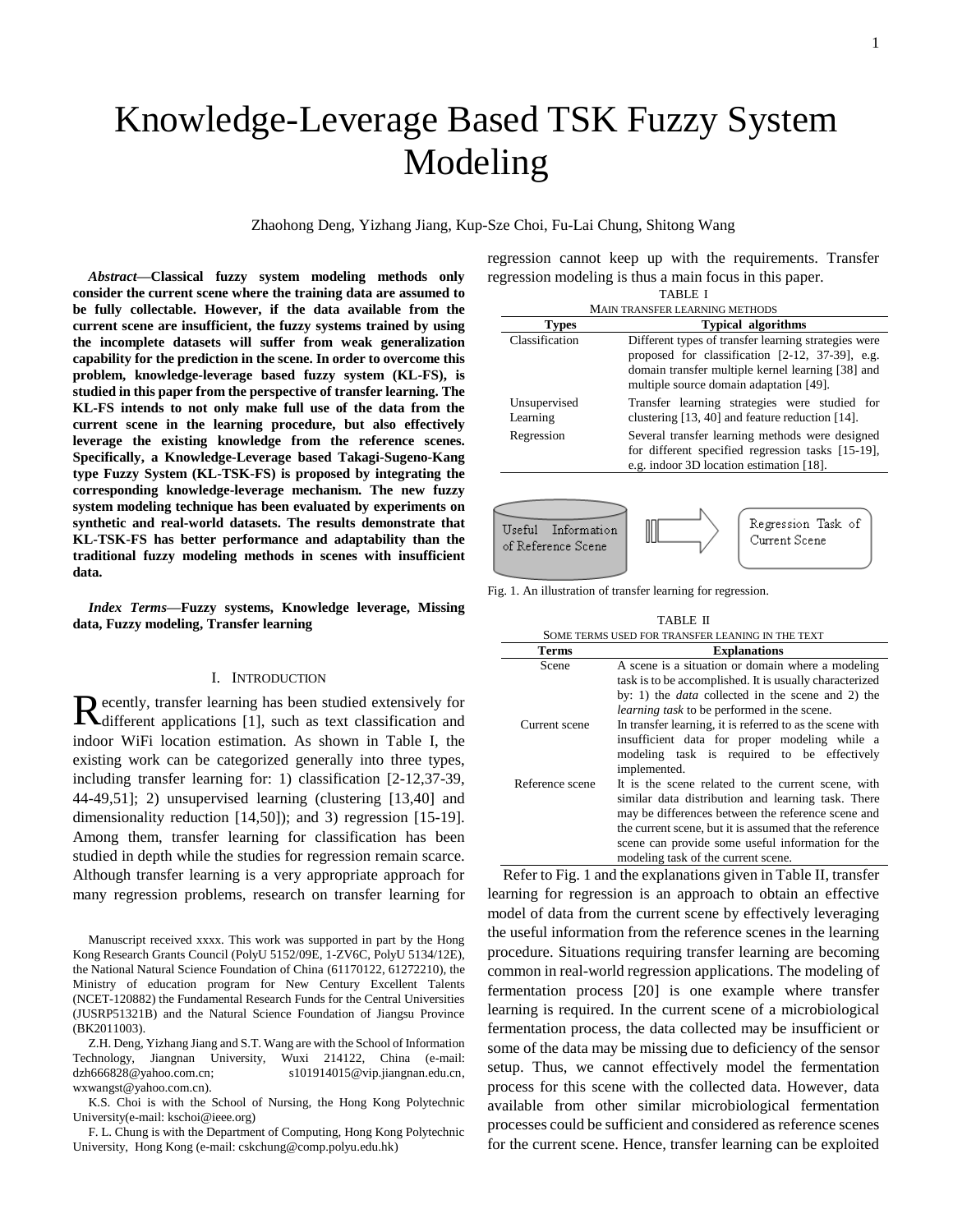to make use of the information from the reference scenes to improve the modeling effect of the current scene, thereby yielding a model with better generalization capability. Here, transfer learning is an effective solution to the corresponding modeling task because it can enhance the model by leveraging the information available from the reference scenes.

As fuzzy system modeling is an important regression model with extensive applications [21-23, 41-43], it is promising to incorporate transfer learning with the model. To the best of our knowledge, however, the study of transfer learning for fuzzy system modeling has not been reported before. For fuzzy system modeling, transfer learning is very useful in real-world modeling tasks where traditional fuzzy modeling methods may not work very well. For example, trained fuzzy systems have much weaker generalization capability when the training data are insufficient or only partially available [24, 25, 31]. The situation is common in real-world applications in which the sensors and setup for data sampling can be unstable due to noisy environment or other malfunctions, leading to insufficiency of data for the modeling task.

In order to tackle the problems with traditional fuzzy modeling as described above, a feasible remedial strategy is to boost up the performance by taking advantage of the useful information from reference scenes (or related scenes), which can be the data in the scenes, or relevant knowledge like the density distribution and fuzzy rules. The simplest way to obtain the information from reference scenes is to directly use the data collected from the reference scenes, but this approach can cause two major issues. First, due to the necessity of privacy protection in some proprietary applications, such as the aforementioned fermentation process, the data of the reference scenes cannot always be obtained. Under this situation, the knowledge about the reference scenes, e.g. density distribution and model parameters, can be obtained more easily to enhance the modeling of the current scene. Second, drifting phenomenon may exist between the reference scenes and the current scene, which makes it inappropriate to directly use the data from the former in the latter. These two issues should be properly addressed in order to develop an effective transfer regression modeling strategy for fuzzy systems.

In this study, a fuzzy system modeling approach with knowledge-leverage capability on reference scenes is exploited. In view of its popularity, the Takagi-Sugeno-Kang-type fuzzy system (TSK-FS) is chosen to be incorporated with a knowledge-leverage mechanism and hence the knowledge-leverage based TSK-FS (KL-TSK-FS) is proposed. A novel objective criterion is proposed to integrate the model knowledge of the reference scenes and the data of the current scene, and the induced fuzzy rules of the model are learned accordingly. The knowledge of the reference scenes will effectively makes up the deficiency in learning due to the lack of data in the current scene. The contributions of this study include the following aspects.

(1) A novel knowledge-leverage based transfer learning mechanism is developed for the classical intelligent modeling

model – the fuzzy system.

(2) A knowledge-leverage based TSK-FS – KL-TSK-FS, and its modeling/learning algorithm is proposed, which is more adaptive to situations where the data are only partially available from the current scene while some useful knowledge exists in the reference scenes.

(3) The proposed method is distinctive in preserving data privacy since it is the knowledge (e.g. the corresponding model parameters), instead of the data of the reference scene, that is used by the algorithm. Thus, the proposed transfer learning regression method possesses good privacy protection capability for the data in the reference scene.

The ability to deal with situations where the data are scarce, missing or protected is a remarkable feature that makes the proposed KL-TSK-FS method very suitable for many real-world applications. In addition to microbiological fermentation process modeling as discussed above, another important application is medical diagnosis modeling for certain diseases. In this modeling task, two critical challenges are often confronted: insufficiency of training samples (i.e. limited patient data) and the requirement of patient privacy protection. The KL-TSK-FS is just the right method to meet the challenges and is promising for various health informatics applications.

The rest of this paper is organized as follows. In section II, the concept and principle of classical TSK-FS systems and the learning algorithms are reviewed. In section III, the concepts of knowledge leverage and knowledge-leverage based fuzzy systems are introduced. A specific knowledge-leverage based fuzzy system, i.e. KL-TSK-FS, based on the  $\varepsilon$ -insensitive criterion and L2-norm penalty terms, is proposed in section IV. The system is evaluated with the experiments described in section V, along with the results and discussion. The conclusions are given in the final section. A list of main notations used in this paper is provided in Table III to enhance readability.

| TABLE III                                         |                                                                                 |  |  |  |
|---------------------------------------------------|---------------------------------------------------------------------------------|--|--|--|
| MAIN NOTATIONS USED IN THIS STUDY                 |                                                                                 |  |  |  |
| <b>Notations</b>                                  | Explanations                                                                    |  |  |  |
| $A_i^k$                                           | The <i>j</i> -th fuzzy subset in the $k$ -th fuzzy rule<br>of TSK fuzzy system. |  |  |  |
| $R^d$                                             | The d-dimension real space.                                                     |  |  |  |
| $f^k(\mathbf{x})$                                 | The output of the $k$ -th fuzzy rule of TSK<br>fuzzy system.                    |  |  |  |
| $\mu^k(\mathbf{x})$ ' $\tilde{\mu}^k(\mathbf{x})$ | Fuzzy membership and normalized fuzzy<br>membership of the $k$ -th fuzzy rule.  |  |  |  |
| .<br>$c_i^k, \delta_i^k$                          | The center and width of Gaussian fuzzy<br>membership function.                  |  |  |  |
| ${\bf p}_g$                                       | Parameter of linear regression model<br>constructed from TSK fuzzy system.      |  |  |  |
| $\mathcal{E}$                                     | $\varepsilon$ -insensitive parameter                                            |  |  |  |
| $\alpha^+,\alpha^-$                               | Lagrangian multiplier vector                                                    |  |  |  |
| $\xi^+,\xi^-$                                     | Vector of slack variables                                                       |  |  |  |
|                                                   | Generalization performance index<br>for<br>regression                           |  |  |  |

#### II. CLASSICAL TSK-TYPE FUZZY SYSTEMS

Classical fuzzy system models include the Takagi-Sugeno-Kang (TSK) model [26], Mamdani-Larsen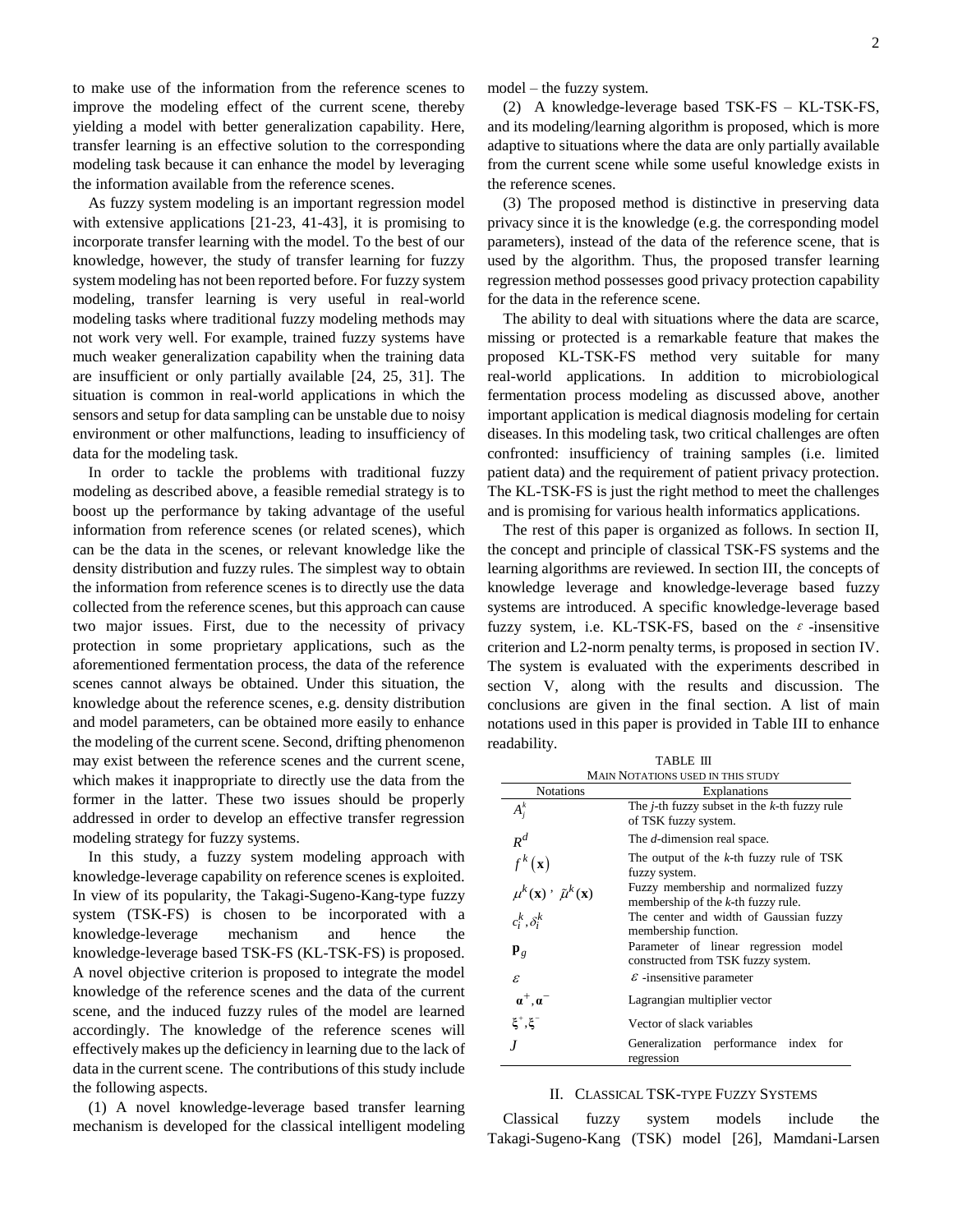(ML) model [27] and Generalized Fuzzy Model (GFM) [28]. Among them, the TSK model is the most popular one due to its effectiveness. In this study, the TSK model is adopted to develop the proposed KL-TSK-FS and its learning algorithm. In this section, the concept and principle of classical TSK fuzzy model and the learning algorithms are reviewed.

## *A. Concept and Principle*

For TSK fuzzy inference systems, the most commonly used fuzzy inference rules are defined as follows.

TSK Fuzzy Rule  $R^k$ :

ISK Tuzzy Kuie *K* .<br>IF  $x_1$  is  $A_1^k \wedge x_2$  is  $A_2^k \wedge \cdots \wedge x_d$  is  $A_d^k$ , (1) Then  $f^{k}(\mathbf{x}) = p_{0}^{k} + p_{1}^{k}x_{1} + \cdots + p_{d}^{k}x_{d}$   $k = 1, \cdots, K$ . In Eq. (1),  $A_i^k$  is a fuzzy subset subscribed by the input variable  $x_i$  for the *k*-th rule; *K* is the number of fuzzy rules, and  $\wedge$  is a fuzzy conjunction operator. Each rule is premised on the input vector  $\mathbf{x} = [x_1, x_2, \dots, x_d]^T$ , and maps the fuzzy sets in the input space  $A^k \subset R^d$  to a varying singleton denoted by  $f^k(\mathbf{x})$ . When *multiplicative conjunction* is employed as the conjunction operator, *multiplicative implication* as the implication operator, and *additive disjunction* as the disjunction as

operator, the output of the TSK fuzzy model can be formulated as  
\n
$$
y^o = \sum_{k=1}^K \frac{\mu^k(\mathbf{x})}{\sum_{k'=1}^K \mu^{k'}(\mathbf{x})} f^k(\mathbf{x}) = \sum_{k=1}^K \tilde{\mu}^k(\mathbf{x}) f^k(\mathbf{x}), \quad (2.a)
$$

where  $\mu^k(\mathbf{x})$  and  $\tilde{\mu}^k(\mathbf{x})$  denote the fuzzy membership function and the normalized fuzzy membership associated with the fuzzy set  $A^k$ . These two functions can be calculated by using

$$
\mu^{k}(\mathbf{x}) = \prod_{i=1}^{d} \mu_{A_{i}^{k}}(x_{i}) \text{ and}
$$
\n(2.b)

$$
\tilde{\mu}^{k}(\mathbf{x}) = \mu^{k}(\mathbf{x}) / \sum_{k'=1}^{K} \mu^{k'}(\mathbf{x}).
$$
\n(2.c)

A commonly used fuzzy membership function is the Gaussian membership function which can be expressed by

$$
\mu_{A_i^k}(x_i) = \exp(\frac{-(x_i - c_i^k)^2}{2\delta_i^k}),
$$
\n(2. d)

where the parameters  $c_i^k$ ,  $\delta_i^k$  can be estimated by clustering techniques or other partition methods. For example, with fuzzy

c-means (FCM) clustering, 
$$
c_i^k
$$
,  $\delta_i^k$  can be estimated as follows,  

$$
c_i^k = \sum_{j=1}^N u_{jk} x_{ji} / \sum_{j=1}^N u_{jk}
$$
, (2.e)

$$
c_i = \sum_{j=1} u_{jk} x_{ji} / \sum_{j=1} u_{jk},
$$
\n
$$
\delta_i^k = h \sum_{j=1}^N u_{jk} (x_{ji} - c_i^k)^2 / \sum_{j=1}^N u_{jk},
$$
\n(2.6)

where  $u_{jk}$  denotes the fuzzy membership of the *j*-th input data  $\mathbf{x}_j = (x_{j1}, \dots, x_{jd})^T$ , belonging to the k-th cluster obtained by FCM clustering [36]. Here, *h* is a scale parameter and can be adjusted manually.

When the premise of the TSK fuzzy model is determined, let

$$
\mathbf{x}_e = (1, \mathbf{x}^T)^T, \tag{3.3}
$$

$$
\tilde{\mathbf{x}}^k = \tilde{\mu}^k(\mathbf{x}) \mathbf{x}_e, \tag{3.b}
$$

$$
\mathbf{x}_{g} = ((\tilde{\mathbf{x}}^{1})^{T}, (\tilde{\mathbf{x}}^{2})^{T}, \cdots, (\tilde{\mathbf{x}}^{K})^{T})^{T},
$$
\n(3.c)

$$
\mathbf{p}^{k} = (p_0^k, p_1^k, \cdots, p_d^k)^T \text{ and } (3. d)
$$

$$
\mathbf{p}_g = ((\mathbf{p}^1)^T, (\mathbf{p}^2)^T, \cdots, (\mathbf{p}^K)^T)^T,
$$
\n(3.e)

then Eq. (2.a) can be formulated as the following linear regression problem [14]

$$
y^o = \mathbf{p}_g^T \mathbf{x}_g \,. \tag{3. f}
$$

Thus, the problem of TSK fuzzy model training can be transformed into the learning of the parameters in the corresponding linear regression model [20,30].

### *B. Classical TSK–FS Learning Algorithms*

*1) TSK-FS Learning based on Least Square Criterion*

Given a training dataset  $D_{tr} = {\mathbf{x}_i, y_i | \mathbf{x}_i \in R^d, y_i \in R, i = 1, \dots, N}$ , for fixed antecedents obtained via clustering of the input space (or by other partition techniques), the least square (LS) solution

to the consequent parameters is to minimize the following LS  
criterion function [29], that is,  

$$
\min_{\mathbf{p}_g} E = \sum_{i=1}^N \left( y_i^o - y_i \right)^2 = \sum_{i=1}^N \left( \mathbf{p}_g^T \mathbf{x}_{gi} - y_i \right)^2
$$

$$
= (\mathbf{y} - \mathbf{X}_g \mathbf{p}_g)^T (\mathbf{y} - \mathbf{X}_g \mathbf{p}_g)
$$
  
where 
$$
\mathbf{X}_g = [\mathbf{x}_{g1}, \dots, \mathbf{x}_{gN}]^T \in R^{N \times K \cdot (d+1)}
$$
 and

where

 $\mathbf{y} = [y_1, \dots, y_N]^T \in R^N$ .

The most popular LS criterion-based TSK fuzzy model training algorithm is the one used in the adaptive-network-based fuzzy inference systems (ANFIS) [29]. For this type of algorithms, a main shortcoming is that they usually have weak robustness for modeling tasks involving noisy and/or small datasets.

# *2) TSK-FS Learning based on*ε*-insensitive Criterion and L1-norm Penalty*

Besides the least square criterion, another important criterion for TSK fuzzy model training is the  $\varepsilon$ -insensitive criterion [30]. Given a scalar g and a vector  $\mathbf{g} = [g_1, \dots, g_g]^T$ , the corresponding  $\varepsilon$ -insensitive loss functions take the following forms [30]:  $|g|_{g} = g - \varepsilon$  ( $g > \varepsilon$ ),  $|g|_{g} = 0$  ( $g \le 0$ ) and  $|\mathbf{g}|_{\varepsilon} = \sum_{i=1}^{d} |g_i|_{\varepsilon}$ . For the linear regression problem of the TSK fuzzy model in Eq. (3.f), the  $\varepsilon$ -insensitive loss based criterion function [30] is defined as<br>  $\min_{\mathbf{p}_g} E = \sum_{i=1}^{N} |y_i^o - y_i|_{\varepsilon} = \sum_{i=1}^{N} |\mathbf{p}_g^T \mathbf{x}_{gi} - y_i|_{\varepsilon}$  (5.a)

function [30] is defined as  
\n
$$
\min_{\mathbf{p}_g} E = \sum_{i=1}^{N} \left| y_i^o - y_i \right|_{\varepsilon} = \sum_{i=1}^{N} \left| \mathbf{p}_g^T \mathbf{x}_{gi} - y_i \right|_{\varepsilon}
$$
\n(5.a)

In general, the inequalities  $y_i - \mathbf{p}_g^T \mathbf{x}_{gi} < \varepsilon$  and  $\mathbf{p}_g^T \mathbf{x}_{gi} - y_i < \varepsilon$ are not satisfied for all data pairs  $(\mathbf{x}_{gi}, y_i)$ . By introducing the slack variables  $\xi_i^+ \ge 0$  and  $\xi_i^- \ge 0$ , Eq. (5.a) can be equivalently written as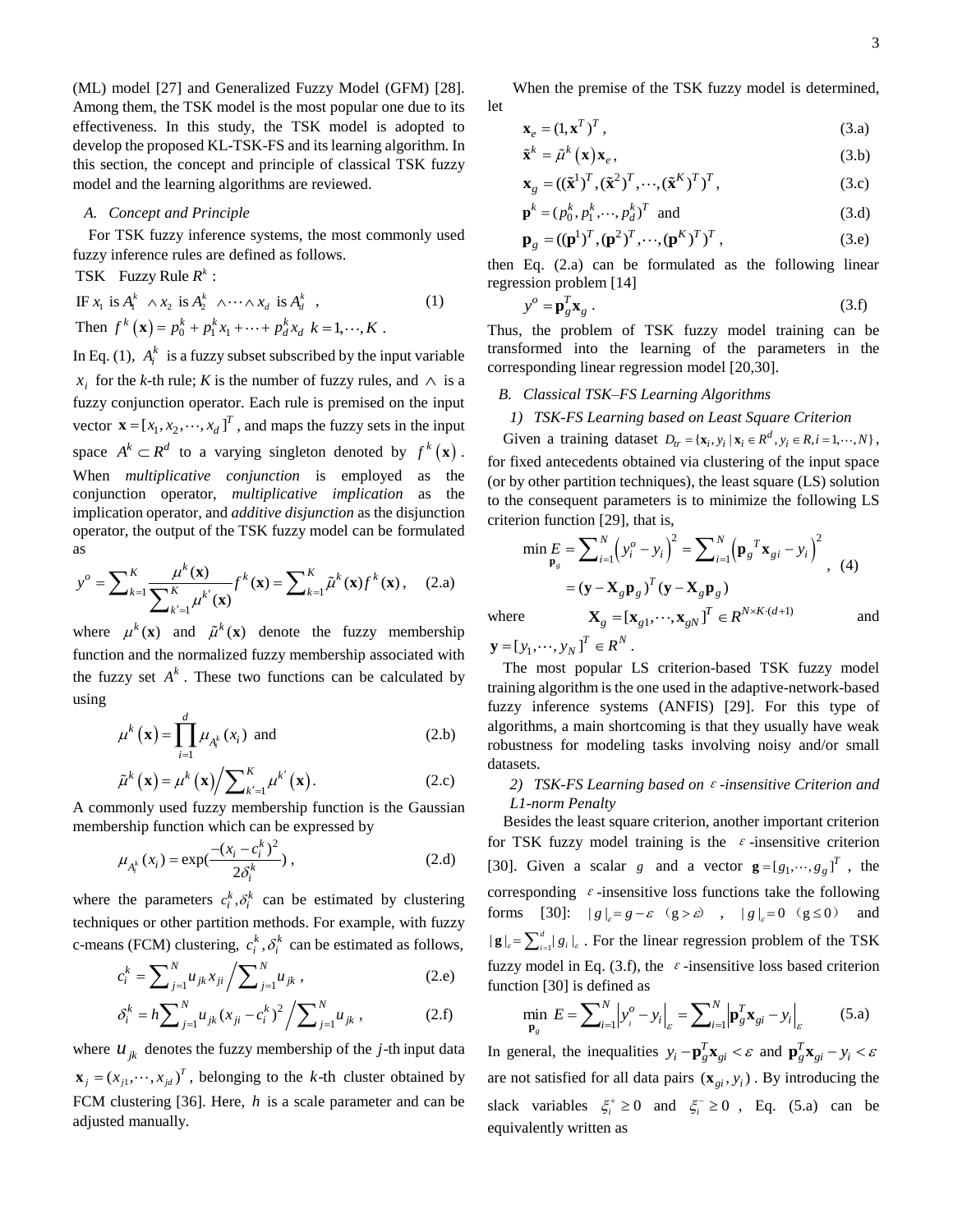$$
\min_{\mathbf{p}_g, \xi_i^+, \xi} E = \sum_{j=1}^N \left( \xi_i^+ + \xi_i^- \right) \tag{5.b}
$$
\n
$$
\text{s.t. } \begin{cases} y_i - \mathbf{p}_g^T \mathbf{x}_{gi} < \varepsilon + \xi_i^+ \\ \mathbf{p}_g^T \mathbf{x}_{gi} - y_i < \varepsilon + \xi_i^- \end{cases}, \xi_i^+ \ge 0, \xi_i^- \ge 0 \quad \forall i.
$$

Furthermore, by introducing the regularization term [30],

Eq. (5.b) is modified to become  
\n
$$
\min_{\mathbf{p}_g, \xi^*, \xi^*} E = \frac{1}{\tau} \sum_{i=1}^N (\xi_i^+ + \xi_i^-) + \frac{1}{2} \mathbf{p}_g^T \mathbf{p}_g
$$
\n(5.c)  
\ns.t.  
\n
$$
\begin{cases}\ny_i - \mathbf{p}_g^T \mathbf{x}_{gi} < \varepsilon + \xi_i^+ \\
\mathbf{p}_g^T \mathbf{x}_{gi} - y_i < \varepsilon + \xi_i^-,\n\end{cases} \xi_i^+ \ge 0, \xi_i^- \ge 0 \quad \forall i,
$$

where  $\tau > 0$  controls the tradeoff between the complexity of the regression model and the tolerance of the errors. Here,  $\xi_i^+$  and  $\xi_i^-$  can be taken as the L1-norm penalty terms and thus Eq. (5.c) is an objective function based on L1-norm penalty terms. This type of TSK training algorithm is referred to as L1-TSK-FS. The dual optimization in Eq. (5.c) is a quadratic

L1-TSK-FS. The dual optimization in Eq. (5.c) is a quadratic programming (QP) problem, which can be expressed as\n
$$
\max_{\mathbf{a}^+, \mathbf{a}^-} -\frac{1}{2} \sum_{i=1}^N \sum_{j=1}^N (\alpha_i^+ - \alpha_i^-)(\alpha_j^+ - \alpha_j^-) \mathbf{x}_{gi}^T \mathbf{x}_{gi}
$$
\n
$$
- \sum_{i=1}^N \varepsilon (\alpha_i^+ + \alpha_i^-) + \sum_{i=1}^N y_i (\alpha_i^+ - \alpha_i^-)
$$
\ns.t. 
$$
\sum_{i=1}^N (\alpha_i^+ - \alpha_i^-) = 0, \ \alpha_j^+, \alpha_j^- \in [0, \tau] \ \forall \ i.
$$

Compared to the LS-criterion based algorithms, the  $\varepsilon$ -insensitive criterion based method has been shown to be more robust against noisy and small datasets.

## *3) TSK-FS Learning based on*ε*-insensitive Criterion and L2-norm Penalty*

In addition to the  $L1$ -norm penalty terms in Eq. (5.c), the L2-norm penalty terms are also employed to develop  $\varepsilon$  -insensitive criterion based TSK-FS learning method [20], where the insensitive parameter  $\varepsilon$  is introduced as a penalty term in the objective function. This is similar to the approaches used in other L2-norm penalty-based methods, e.g. L2-norm support vector regression (L2-SVR) [32]. For TSK fuzzy model training, the  $\varepsilon$  -insensitive objective function based on

L2-norm penalty terms is then given by  
\n
$$
\min_{\mathbf{p}_g, \xi^*, \xi^*, c} g(\mathbf{p}_g, \xi^*, \xi^-, \varepsilon) = \frac{1}{\tau} \cdot \frac{1}{N} \sum_{i=1}^N \left( (\xi_i^*)^2 + (\xi_i^*)^2 \right) + \frac{1}{2} \mathbf{p}_g^T \mathbf{p}_g + \frac{2}{\tau} \cdot \varepsilon
$$
\ns.t. 
$$
\begin{cases}\ny_i - \mathbf{p}_g^T \mathbf{x}_{gi} < \varepsilon + \xi_i^+ \\
\mathbf{p}_g^T \mathbf{x}_{gi} - y_i < \varepsilon + \xi_i^- \n\end{cases} \forall i.
$$
\n(6.3)

Compared with the L1-norm penalty-based  $\varepsilon$  -insensitive criterion function, the L2-norm penalty-based criterion is advantageous because of the following characteristics: 1) the constraints  $\xi_i^+ \ge 0$  and  $\xi_i^- \ge 0$  in Eq. (5.c) are not required for the optimization; 2) the insensitive parameter  $\varepsilon$  can be obtained automatically by optimization without the need of manual setting. Similar properties can also be found in other L2-norm penalty-based machine learning algorithms, such as

L2-TSK-FS in this paper. Based on optimization theory, the dual problem in Eq. (6.a) can be formulated as the following QP<br>problem.<br> $\max_{\mathbf{a}^+, \mathbf{a}^-} -\sum_{i=1}^N \sum_{j=1}^N (\alpha_i^+ - \alpha_i^-)(\alpha_j^+ - \alpha_j^-) \cdot \mathbf{x}_{gi}^T \mathbf{x}_{gi} - \sum_{i=1}^N \frac{N\tau}{2} (\alpha_i^+)^2$ <br>(6 b) problem.

problem.  
\n
$$
\max_{\mathbf{a}^*, \mathbf{a}^-} -\sum_{i=1}^N \sum_{j=1}^N (\alpha_i^+ - \alpha_i^-)(\alpha_j^+ - \alpha_j^-) \cdot \mathbf{x}_{gi}^T \mathbf{x}_{gi} - \sum_{i=1}^N \frac{N\tau}{2} (\alpha_i^+)^2 - \sum_{i=1}^N \frac{N\tau}{2} (\alpha_i^-)^2 + \sum_{i=1}^N \alpha_i^+ \cdot \mathbf{y}_i \cdot \tau - \sum_{i=1}^N \alpha_i^- \cdot \mathbf{y}_i \cdot \tau
$$
\ns.t. 
$$
\sum_{i=1}^N (\alpha_i^+ + \alpha_i^-) = 1, \ \alpha_i^+, \alpha_i^- \ge 0 \quad \forall \ i.
$$

Notably, the characteristic of the QP problem in Eq. (6.b) enables the use of core-set based Minimal Enclosing Ball (MEB) approximation technique to solve problems involving very large datasets [32]. The scalable L2-TSK-FS learning algorithm (STSK) has thus been proposed in this regard [20].

#### III. KNOWLEDGE LEVERAGE BASED TSK-FS

### *A. Framework of Classical Data-driven TSK-FS Learning*

The discussions in section II indicate that the training methods commonly used for TSK fuzzy systems have become 'data-driven methods'. Typically, these methods obtain the model parameters by optimization techniques based on a certain objective criterion and the data sampled from the scene to be modeled. Almost all data-driven training algorithms developed for fuzzy system modeling only consider the data collected from the current scene, even if the information available from the reference scenes is useful. The situation is shown in Fig. 2.



Fig. 2. Traditional data-driven fuzzy system modeling

### *B. Learning with Knowledge Leverage*

L2-SXR  $T_0 = \sum_{n=1}^{\infty} \sum_{n=1}^{\infty} \sum_{n=1}^{\infty} \sum_{n=1}^{\infty} \sum_{n=1}^{\infty} \sum_{n=1}^{\infty} \sum_{n=1}^{\infty} \sum_{n=1}^{\infty} \sum_{n=1}^{\infty} \sum_{n=1}^{\infty} \sum_{n=1}^{\infty} \sum_{n=1}^{\infty} \sum_{n=1}^{\infty} \sum_{n=1}^{\infty} \sum_{n=1}^{\infty} \sum_{n=1}^{\infty} \sum_{n=1}^{\infty} \sum_{n=$ As mentioned in the introductory section, when data are insufficient, the existing data-driven fuzzy system training methods will no longer be effective and the generalization performance of the trained systems become inferior. A promising strategy to cope with this issue is to capitalize on other reference scenes which may contain important information that is relevant to the current scene, at least to a certain extent. Two categories of useful information are usually available from the reference scenes, i.e., the *data* and the *knowledge*, as shown in Fig. 3.



Fig. 3. Leverage on useful information in the reference scenes for the modeling of the current scene

The characteristics of these two categories of information are delineated respectively as follows.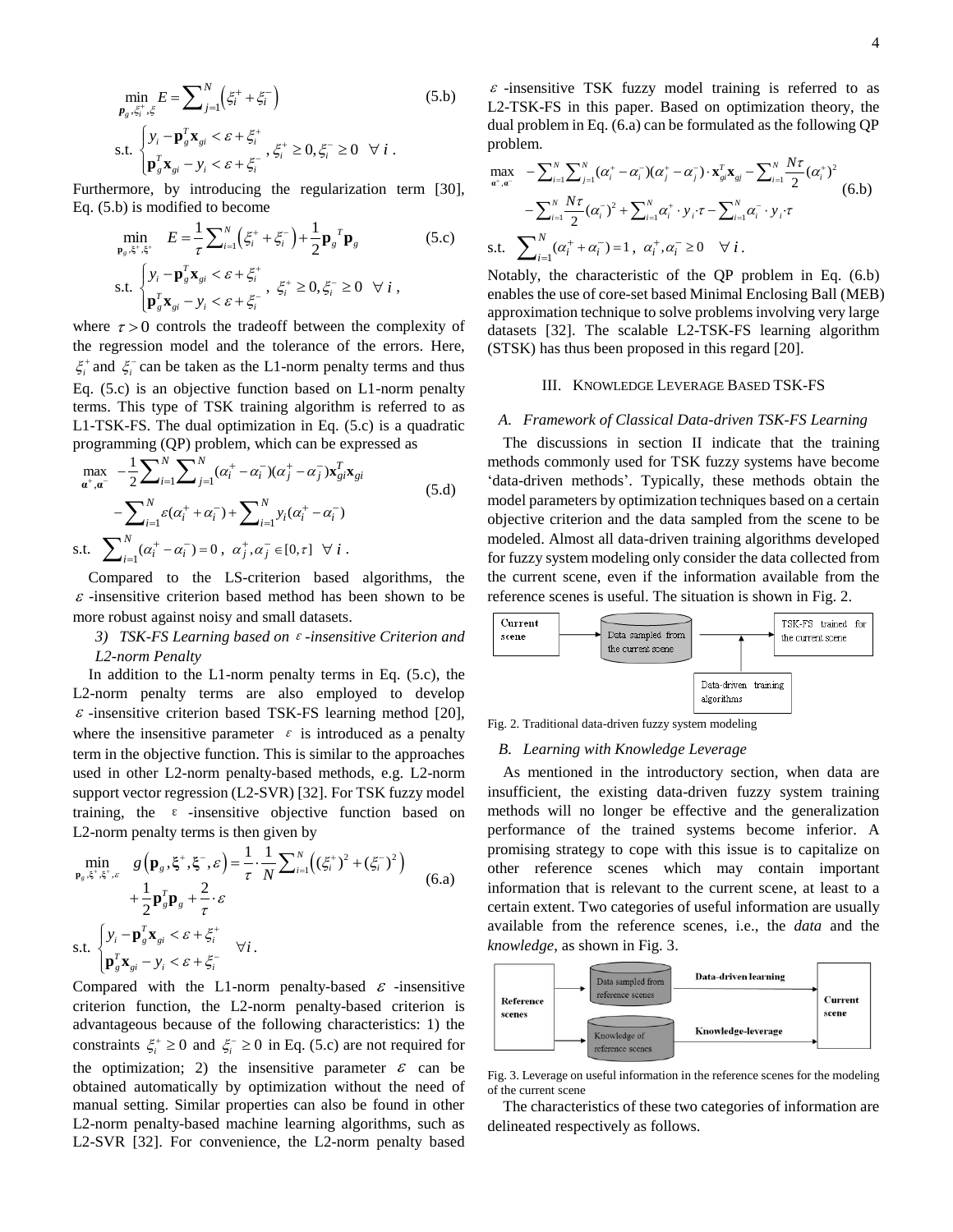1) *Data* refer to the original information in the references scenes that can be further processed to obtain knowledge. In some situations, however, the data are not always available. For example, many data samples cannot be made open due to privacy protection. Moreover, even if the data of reference scenes are available, it may not be appropriate to directly adopt them for the modeling task in the current scene. This is because drifting may exist between the models of different scenes, so that some of the data from the reference scenes could instead cause negative effect on the system modeling of the current scene.

2) *Knowledge* is the other kind of information obtainable from the reference scenes. The types of knowledge are diverse, including density distribution and model parameters of the reference scenes, for example. Most of them can be obtained by learning procedures. For example, the parameters of a fuzzy system developed for a reference scene can be learned by certain fuzzy system training algorithm based on the data collected from that scene. Despite of the fact that most of the knowledge obtained cannot be inversely mapped to the original data (which is a favorable feature from the perspective of privacy preservation), the knowledge from the reference scenes is important information to improve the modeling of the current scene.

Based on the discussions above, we can see that it is more appropriate to exploit the use of knowledge from the reference scenes, instead of the data from the reference scenes and the data from the current scene, to accomplish the modeling task of the current scene when the data are insufficient. The proposed KL-TSK-FS in the paper is developed using this strategy to train TSK-FS.

### *C. Framework of KL-TSK-FS Learning*

The framework for the construction of KL-TSK-FS can be described with Fig. 4. As shown in the figure, there are two major information sources for the learning of a fuzzy system, namely, data of the current scene and knowledge of the reference scenes. With these two categories of information, parameter learning is carried out and the fuzzy system is obtained for the modeling task of the current scene.





## IV. KL-TSK-FS MODELING METHOD

To take advantage of knowledge leverage for TSK-FS, the

KL-TSK-FS is proposed by integrating the  $\varepsilon$  -insensitive criterion and the L2-norm penalty based TSK-FS learning strategy using the corresponding knowledge-leverage mechanism. The goal is to effectively use the knowledge of the reference scenes to remedy the deficiency caused by data insufficiency in the current scene, and to develop an efficient learning algorithm for the fuzzy system.

## *A. Objective Criterion Integrating the Knowledge from Reference Scenes*

For a TSK-FS constructed by the  $\varepsilon$ -insensitive criterion based technique, the corresponding model parameters obtained in the reference scenes can be regarded as the knowledge. To develop an effective KL-TSK-FS for model learning of the current scene, we propose an optimization criterion which

integrates the knowledge of the reference scenes as follows,  
\n
$$
\min_{\mathbf{p}_g} \sum_{i=1}^{N} |\mathbf{p}_g^T \mathbf{x}_{gi} - \mathbf{y}_i|_{\varepsilon} + \lambda (\mathbf{p}_g - \mathbf{p}_{g0})^T (\mathbf{p}_g - \mathbf{p}_{g0}).
$$
\n(7)

The optimization criterion in Eq. (7) contains two terms. The first term refers to the learning of the data of the current scene for the desired TSK-FS. This term is included so that the desired TSK-FS will fit the sampled training data of the current scene as accurate as possible. The second term refers to the knowledge leverage of the reference scene, with  $\mathbf{p}_{g0}$  denoting model parameters learned from the reference scenes. The purpose is to estimate the desired parameters by approximating the model obtained from the reference scenes. The parameter  $\lambda$  in Eq. (7) is used to balance the influence of these two terms and the optimal value can be determined by using the commonly used cross-validation strategy in machine learning. As in L2-TSK-FS [20], we introduce the terms *structure risk* and  $\varepsilon$ -insensitive

\n
$$
\text{penalty into Eq. (7) to obtain the following objective criterion,}
$$
\n
$$
\min_{\mathbf{p}_s, \xi^+, \xi^-, \varepsilon} \frac{1}{\tau} \cdot \frac{1}{N} \sum_{i=1}^N \left( \left( \xi_i^+ \right)^2 + \left( \xi_i^- \right)^2 \right) + \frac{1}{2} (\mathbf{p}_g^T \mathbf{p}_g)
$$
\n
$$
+ \frac{2}{\tau} \cdot \varepsilon + \lambda (\mathbf{p}_g - \mathbf{p}_{g0})^T (\mathbf{p}_g - \mathbf{p}_{g0})
$$
\n
$$
\text{s.t. } \begin{cases}\n\mathbf{y}_i - \mathbf{p}_g^T \mathbf{x}_{gi} < \varepsilon + \xi_i^+ \\
\mathbf{p}_g^T \mathbf{x}_{gi} - \mathbf{y}_i < \varepsilon + \xi_i^- \end{cases} \forall i.
$$
\n

Note that the first three terms in Eq. (8) are directly inherited from the L2-TSK-FS [20] and the last term is referred to as the *knowledge-leverage term* which is used to learn the knowledge from the reference scenes. Based on the objective criterion in Eq. (8), we can derive the corresponding learning rules for the proposed KL-TSK-FS.

### *B. Parameter Solution for KL-TSK-FS*

Given the optimization problem in Eq. (8), Theorem 1 below is proposed for parameter solution.

**Theorem 1:** The dual problem of Eq. (8) is a QP problem as shown in Eq. (9).<br>  $\max_{\mathbf{a}^-, \mathbf{a}^+} \frac{-1}{2(1+2\lambda)} \cdot \sum_{i=1}^N \sum_{j=1}^N (\alpha_i^+ - \alpha_i^-)(\alpha_j^+ - \alpha_j^-) \mathbf{x}_{gi}^T \mathbf{x}_{gi}$ shown in Eq. (9).

shown in Eq. (9).  
\n
$$
\max_{\mathbf{a}^-, \mathbf{a}^+} \frac{-1}{2(1+2\lambda)} \cdot \sum_{i=1}^N \sum_{j=1}^N (\alpha_i^+ - \alpha_i^-) (\alpha_j^+ - \alpha_j^-) \mathbf{x}_{gi}^T \mathbf{x}_{gi} -\frac{N\tau}{4} \cdot \sum_{i=1}^N ((\alpha_i^+)^2 + (\alpha_i^-)^2) - \frac{2\lambda}{1+2\lambda} \cdot \sum_{i=1}^N (\alpha_i^+ - \alpha_i^-) \mathbf{p}_{so}^T \mathbf{x}_{gi} + \sum_{i=1}^N (\alpha_i^+ - \alpha_i^-) y_i
$$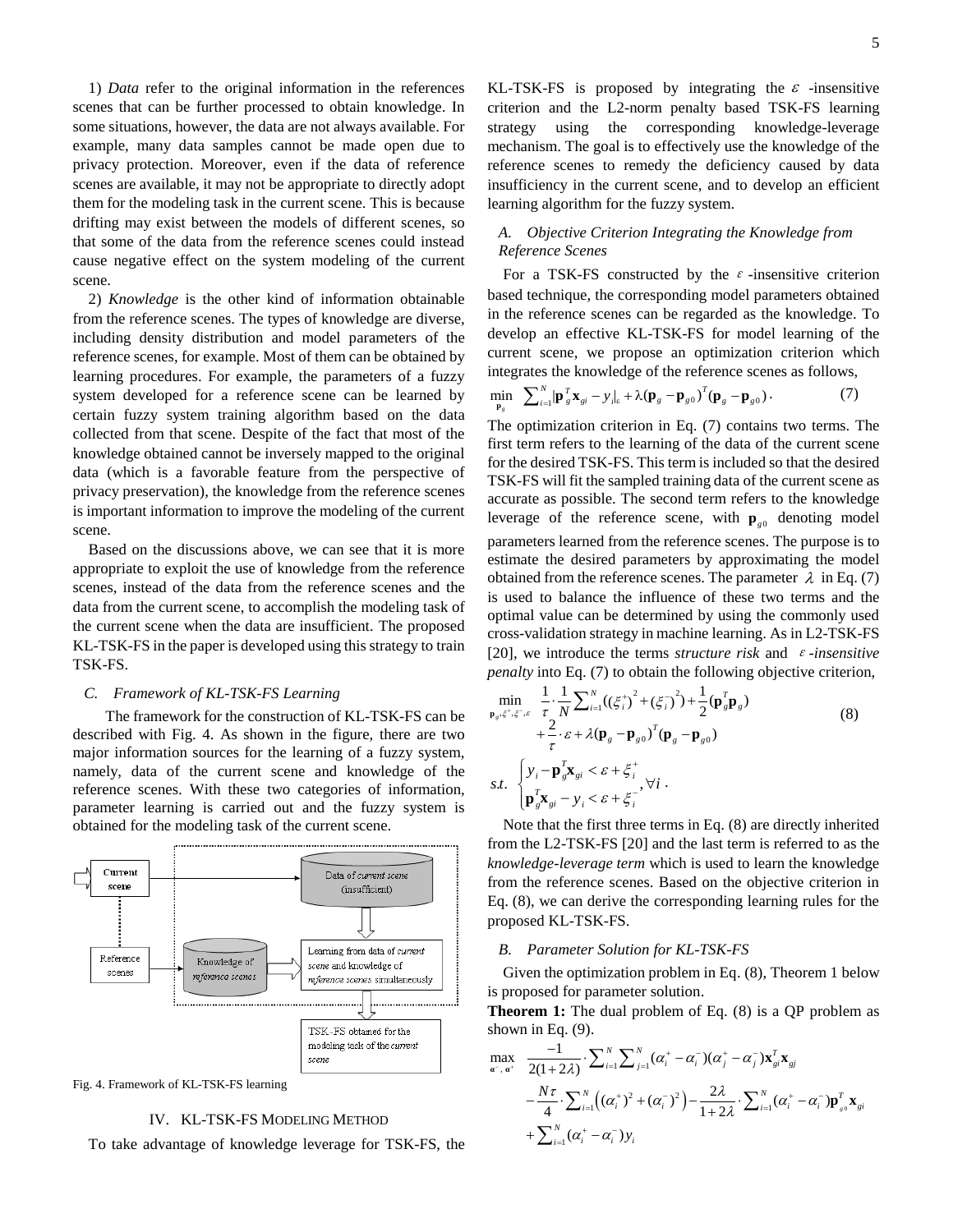s.t. 
$$
\sum_{i=1}^{N} \alpha_i^{-} + \sum_{i=1}^{N} \alpha_i^{+} = \frac{2}{\tau}, \ \alpha_i^{-} \ge 0, \ \alpha_i^{+} \ge 0.
$$
 (9)

Proof: By using the Lagrangian optimization theorem, we can **obtain the following Lagrangian function for Eq. (8)**<br>  $L(\mathbf{p}_g, \xi^+, \xi^-, \varepsilon, \boldsymbol{\alpha}^+, \boldsymbol{\alpha}^-)$ 

$$
L(\mathbf{p}_s, \xi^+, \xi^-, \varepsilon, \alpha^+, \alpha^-)
$$
  
=  $\frac{1}{\tau} \cdot \frac{1}{N} \sum_{i=1}^N ((\xi_i^+)^2 + (\xi_i^-)^2) + \frac{1}{2} (\mathbf{p}_s^T \mathbf{p}_s) + \frac{2}{\tau} \cdot \varepsilon + \lambda (\mathbf{p}_s - \mathbf{p}_{s0})^T (\mathbf{p}_s - \mathbf{p}_{s0})$   
+  $\sum_{i=1}^N \alpha_i^+ (y_i - \mathbf{p}_s^T \mathbf{x}_{si} - \varepsilon - \xi_i^+) + \sum_{i=1}^N \alpha_i^- (\mathbf{p}_s^T \mathbf{x}_{si} - y_i - \varepsilon - \xi_i^-).$  (10)

According to the dual theorem, the minimum of the Lagrangian function in Eq. (10) with respect to  $\mathbf{p}_g$ ,  $\xi^{\dagger}$ ,  $\xi^{\dagger}$ ,  $\varepsilon$  is equal to the maximum of the function with respect to  $\alpha^+$ ,  $\alpha^-$ . Then the following equations can be considered as the necessary

conditions of the optimal solution:  
\n
$$
\frac{\partial L}{\partial \mathbf{p}_g} = \mathbf{p}_g + 2\lambda(\mathbf{p}_g - \mathbf{p}_{g0}) - \sum_{i=1}^N (\alpha_i^+ - \alpha_i^-) \mathbf{x}_{gi} = 0, \qquad (11.a)
$$

$$
\frac{\partial L}{\partial \xi_i^+} = \frac{2}{N\tau} \xi_i^+ - \alpha_i^+ = 0, \qquad (11.b)
$$

$$
\frac{\partial L}{\partial \xi_i} = \frac{2}{N\tau} \xi_i - \alpha_i = 0, \qquad (11.c)
$$

$$
\frac{\partial L}{\partial \varepsilon} = \frac{2}{\tau} - \sum_{i=1}^{N} \alpha_i - \sum_{i=1}^{N} \alpha_i^+ = 0.
$$
 (11.d)

From Eqs. (11.a)-(11.d), we have

$$
\mathbf{p}_g = \frac{2\lambda \mathbf{p}_{g0} + \sum_{i=1}^N (\alpha_i^+ - \alpha_i^-) \mathbf{x}_{gi}}{1 + 2\lambda},
$$
 (12.a)

$$
\xi_i^+ = \frac{N\tau \cdot \alpha_i^+}{2},\tag{12.b}
$$

$$
\xi_i^- = \frac{N\tau \cdot \alpha_i^-}{2},\qquad(12.c)
$$

$$
\sum_{i=1}^{N} \alpha_i^- + \sum_{i=1}^{N} \alpha_i^+ = \frac{2}{\tau} \,. \tag{12. d}
$$

Substituting Eqs. (12.a)-(12.d) into Eq. (10), we obtain the dual<br>problem for Eq. (8), i.e.,<br> $\max_{\mathbf{a}^-, \mathbf{a}^+} \frac{-1}{2(1+2\lambda)} \cdot \sum_{i=1}^N \sum_{j=1}^N (\alpha_i^+ - \alpha_i^-)(\alpha_j^+ - \alpha_j^-) \mathbf{x}_s^T \mathbf{x}_{sj}$ 

problem for Eq. (8), i.e.,  
\n
$$
\max_{\mathbf{a}^-, \mathbf{a}^+} \frac{-1}{2(1+2\lambda)} \cdot \sum_{i=1}^N \sum_{j=1}^N (\alpha_i^+ - \alpha_i^-)(\alpha_j^+ - \alpha_j^-) \mathbf{x}_{gi}^T \mathbf{x}_{gi} -\frac{N\tau}{4} \cdot \sum_{i=1}^N ((\alpha_i^+)^2 + (\alpha_i^-)^2) - \frac{2\lambda}{1+2\lambda} \cdot \sum_{i=1}^N (\alpha_i^+ - \alpha_i^-) \mathbf{p}_{g_0}^T \mathbf{x}_{gi} +\sum_{i=1}^N (\alpha_i^+ - \alpha_i^-) y_i + \frac{\lambda}{1+2\lambda} \cdot \mathbf{p}_{g_0}^T \mathbf{p}_{g_0}
$$
\ns.t. 
$$
\sum_{i=1}^N \alpha_i^- + \sum_{i=1}^N \alpha_i^+ = \frac{2}{\tau}, \ \alpha_i^- \ge 0, \ \alpha_i^+ \ge 0, \ \forall i. \tag{12.e}
$$

Since the optimal solution of the dual problem, i.e.,  $(\mathbf{a}^+)^*, (\mathbf{a}^-)^*$ , is independent of  $\lambda/(1+2\lambda)\cdot \mathbf{p}_{s0}^T \mathbf{p}_{s0}$ of  $\lambda/(1+2\lambda) \cdot \mathbf{p}_{s0}^T \mathbf{p}_{s0}$ , Eq. (12.e) is equivalent to<br>quation,<br> $\sum_{i=1}^N \sum_{j=1}^N (\alpha_i^+ - \alpha_i^-)(\alpha_j^+ - \alpha_j^-) \mathbf{x}_{si}^T \mathbf{x}_{sj}$ 

the following equation,  
\n
$$
\max_{\mathbf{a}^-, \mathbf{a}^+} \frac{-1}{2(1+2\lambda)} \cdot \sum_{i=1}^N \sum_{j=1}^N (\alpha_i^+ - \alpha_i^-)(\alpha_j^+ - \alpha_j^-) \mathbf{x}_{gi}^T \mathbf{x}_{gi} -\frac{N\tau}{4} \cdot \sum_{i=1}^N ((\alpha_i^+)^2 + (\alpha_i^-)^2) - \frac{2\lambda}{1+2\lambda} \cdot \sum_{i=1}^N (\alpha_i^+ - \alpha_i^-) \mathbf{p}_{g_0}^T \mathbf{x}_{gi} + \sum_{i=1}^N (\alpha_i^+ - \alpha_i^-) y_i
$$

s.t. 
$$
\sum_{i=1}^{N} \alpha_i^2 + \sum_{i=1}^{N} \alpha_i^2 = \frac{2}{\tau}, \ \alpha_i \ge 0, \ \alpha_i \ge 0, \ \forall \ i. \tag{12.1}
$$

Thus, Theorem 1 is hold.

It is clear from the above results that the optimization problem in Eq. (9) for TSK fuzzy model training can be transformed into a QP problem that can be directly solved by existing QP solutions, such as the working set based QP solution [33].

With the optimal solution  $(\mathbf{a}^*)^*, (\mathbf{a}^-)^*$  of the dual problem in Eq. (9), we can get the optimal solution of the primal problem in Eq. (8) based on the relations presented in Eqs. (12.a)-(12.d). The optimal model parameters of the trained TSK-FS, i.e.,  $(\mathbf{p}_g)^*$ , is then given by

$$
(\mathbf{p}_g)^* = \frac{2\lambda \mathbf{p}_{g0} + \sum_{i=1}^N ((\alpha_i^+)^* - (\alpha_i^-)^*) \mathbf{x}_{gi}}{1 + 2\lambda},
$$
 (13.a)

which can be further expressed as

$$
\left(\mathbf{p}_{g}\right)^{*} = \gamma \mathbf{p}_{g0} + \left(1 - \gamma\right) \mathbf{p}_{gc}, \qquad (13.b)
$$

with  $y=\frac{2}{x}$  $1 + 2$ λ  $\gamma = \frac{2\lambda}{1+2\lambda}, \; \mathbf{p}_{gc} = \sum_{i=1}^{N} ((\alpha_i^+)^* - (\alpha_i^-)^*) \mathbf{x}_{gi}$  $\mathbf{p}_{gc} = \sum_{i=1}^{N} ((\alpha_i^+)^* - (\alpha_i^-)^*) \mathbf{x}_{gi}$ .

From Eq. (13.b), we can see that the final optimal parameter  $(\mathbf{p}_g)^*$  obtained for the desired TSK-FS contains two parts, i.e.  $\gamma \cdot \mathbf{p}_{g0}$  and  $(1-\gamma) \cdot \mathbf{p}_{g0}$ . While  $(1-\gamma) \cdot \mathbf{p}_{g0}$  can be regarded as the knowledge learned from the data of the current scene,  $\gamma \cdot \mathbf{p}_{g0}$ can be taken as the knowledge inherited from the reference scenes. Thus, the final model parameter  $(\mathbf{p}_{g})^*$  is a balance between these two kinds of knowledge.

## *C. Learning Algorithm for KL-TSK-FS*

fuzzy system for the current scene.

Based on the findings in the previous section, the learning algorithm of the proposed KL-TSK-FS is developed and described as follows.

|        | Learning algorithm for KL-TSK-FS                                                                                                                                                                                                    |
|--------|-------------------------------------------------------------------------------------------------------------------------------------------------------------------------------------------------------------------------------------|
| Step 1 | Introduce the knowledge of the reference scenes, <i>i.e.</i> , the model<br>parameter.                                                                                                                                              |
| Step 2 | Set the balance parameters $\tau$ , $\lambda$ in Eq. (8).                                                                                                                                                                           |
| Step 3 | Use Eqs. $(2.d)-(3.e)$ and the antecedent parameters of the fuzzy<br>model obtained from the reference scenes to construct the dataset<br>$\mathbf{x}_{\alpha i}$ for the model to be trained, i.e., the linear regression model in |
|        | Eq. $(3.f)$ , which is associated with the fuzzy system to be constructed<br>for the current scene;                                                                                                                                 |
| Step 4 | Use Eqs. $(9)$ and $(13.a)$ to obtain the final consequent parameters<br>$(\mathbf{p}_{\rho})^*$ of the desired TSK-FS in the current scene.                                                                                        |
| Step 5 | Use the antecedent parameters inherited from the reference scenes<br>and the consequent parameters obtained in step 4 to generate the                                                                                               |

The computational complexity of the algorithm is analyzed as follows. The whole algorithm includes two main parts: 1) acquisition of the antecedent parameters of the fuzzy system; and 2) learning of the consequent parameters. For the first part, since the antecedent parameters are inherited directly from the reference scene as the available knowledge, the computational complexity is O(1). For the second, the consequent parameters are obtained by solving the QP problem in Eq. (9) and the complexity is usually  $O(N^2)$  for typical QP problems. However,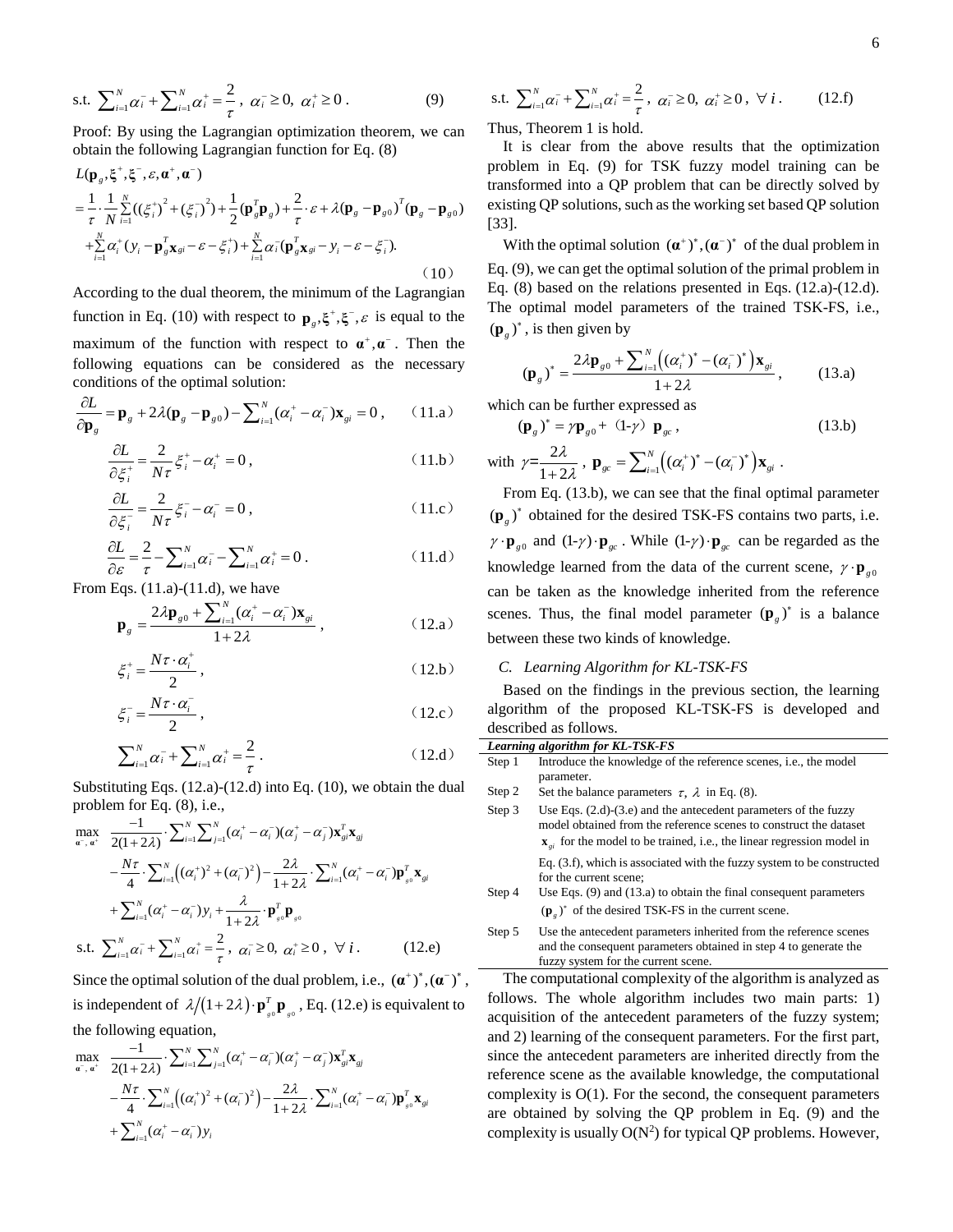it can be further reduced to  $O(N)$  with some sophisticated algorithms, such as the working set based algorithm [33]. Therefore, the computational complexity of the proposed algorithm is between  $O(N)$  and  $O(N^2)$ , depending on the QP solutions used. In this study, we adopt the working set based QP solution [33] for solving the QP problem concerned.

*Remark 1*: Although the proposed algorithm has distinctive advantages, it has inherent drawbacks due to the learning mechanism. First, the method assumes that some useful knowledge in the reference scene is available. Otherwise, it is not helpful to use the method since no knowledge can be transferred in the training procedure. Second, it also assumes that the available knowledge is useful for the modeling task of current scene. Thus, if the knowledge from reference scene is irrelevant knowledge, the modeling effect on the current scene may not be improved effectively.

### V. EXPERIMENTAL RESULTS

#### *A. Experimental Settings*

The proposed learning algorithm for KL-TSK-FS is evaluated by using both synthetic and real-world datasets. Details about the evaluation will be described in detail in section V-B and V-C respectively. For clarity, the notations of the datasets and their definitions are listed in Table IV. Here, datasets generated from the reference scene and the current scene are denoted by D1 and D2 respectively. The proposed learning algorithm is evaluated from the following two aspects.

(1) *Comparison with traditional L2-TSK-FS*. The performance of KL-TSK-FS is compared comprehensively with that of three L2-TSK-FS methods implemented under different conditions. That is, a total of four TSK-FSs are developed. They are constructed by (i) L2-TSK-FS based on the data in the reference scene, (ii) L2-TSK-FS based on the data in the current scene, (iii) L2-TSK-FS based on the data in both the current scene and the reference scene, and (iv) the proposed KL-TSK-FS, which are denoted respectively by L2-TSK-FS(D1), L2-TSK-FS (D2), L2-TSK-FS (D1+D2) and KL-TSK-FS(D2+Knowledge). With these four fuzzy systems, the testing data, i.e. D2\_test, of the current scene are used to evaluate their generalization capability.

(2) *Comparison with regression methods designed for datasets with missing or noisy data*. Three related regression methods are employed to compare with the proposed KL-TSK-FS for performance evaluation. The three methods include: (i) TS-fuzzy system-based support vector regression (TSFS-SVR) [34]; (ii) fuzzy system learned through fuzzy clustering and support vector machine (FS-FCSVM) [35]; and (iii) Bayesian task-level transfer learning for non-linear regression method (HiRBF) [15].

The methods adopted for performance comparison from these two aspects are summarized in Table V. The following generalization performance index *J* is used in the experiments [29],

$$
J = \sqrt{\frac{\sum_{i=1}^{N} (y'_i - y_i)^2 / N}{\sum_{i=1}^{N} (y_i - \overline{y})^2 / N}} ,
$$
 (14)

where  $N$  is the number of test datasets,  $y_i$  is the output for the *i*-th test input,  $y'_i$  is the fuzzy model output for the *i*-th test input, and  $\overline{y} = \sum_{i=1}^{n}$ *N*  $\overline{y} = \sum_{i=1}^{N} y_i / N$ . The smaller the value of *J*, the better the generalization performance.

|                     | <b>TABLE IV</b>                                                |
|---------------------|----------------------------------------------------------------|
|                     | NOTATIONS OF THE ADOPTED DATASETS AND THEIR DEFINITIONS        |
| Notation            | <b>Definitions</b>                                             |
| D1                  | Dataset generated from the reference scene                     |
| D <sub>2</sub>      | Dataset generated from the current scene for training          |
| D <sub>2</sub> test | Dataset generated from the current scene for testing           |
| r                   | Relation parameter between the reference scene and the current |
|                     | scene, which is used to construct the synthetic datasets.      |

| `ABLE |  |
|-------|--|
|       |  |

| THE METHODS ADOPTED FOR PERFORMANCE COMPARISON |                                                   |                                            |  |  |  |  |
|------------------------------------------------|---------------------------------------------------|--------------------------------------------|--|--|--|--|
| L2-norm penalty based                          | Four methods designed for                         |                                            |  |  |  |  |
|                                                |                                                   |                                            |  |  |  |  |
| $L2-TSK-FS(D1)$<br>[20]<br>$L2-TSK-FS(D2)$     | The proposed                                      | <b>TSFS-SVR</b><br>[34]<br><b>FS-FCSVM</b> |  |  |  |  |
| L <sub>2</sub> -TSK-FS                         |                                                   | [35]<br><b>HiRBF</b> [16]                  |  |  |  |  |
|                                                | TSK-FS modeling methods<br>[20]<br>$(D1+D2)$ [20] | noisy/missing data<br>KL-TSK-FS            |  |  |  |  |

In these experiments, the hyper parameters in the proposed method and the algorithms adopted for performance comparison are determined by using the five-fold cross-validation (CV) strategy with the training datasets. The final model is then trained with the whole training dataset using the parameter values obtained by the CV strategy. All the algorithms are implemented using MATLAB on a computer with Intel Core 2 Duo P8600 2.4 GHz CPU and 2GB RAM.

### *B. Synthetic Datasets*

#### *1) Generation of Synthetic Datasets*

Synthetic datasets are generated to simulate the scenes in the study and it is necessary to satisfy the following requirements: 1) the reference scene should be related to the current scene, i.e., the reference and current scenes are different but related; 2) some of the data of the current scene are not available or missing. In other words, the data available from the current scene are insufficient.

Based on the above requirements, the function Based on the above requirements, the function  $Y = f(x) = \sin(x) * x, x \in [-10, 10]$  is used to describe the reference scene and to generate the dataset D1. On the other reference scene and to generate the dataset D1. On the other hand, the function  $y = r * f(x) = r * sin(x) * x, x \in [-10,10]$  is used to describe the current scene and to generate the dataset D2 and the testing dataset  $D2$  test for the current scene. Here,  $r$  is a relation parameter between the reference scene and the current scene. The parameter is used to control the degree of similarity/difference between these two scenes. When  $r = 1$ , the two scenes are identical. On the other hand, the lack of information (data insufficiency) is simulated by introducing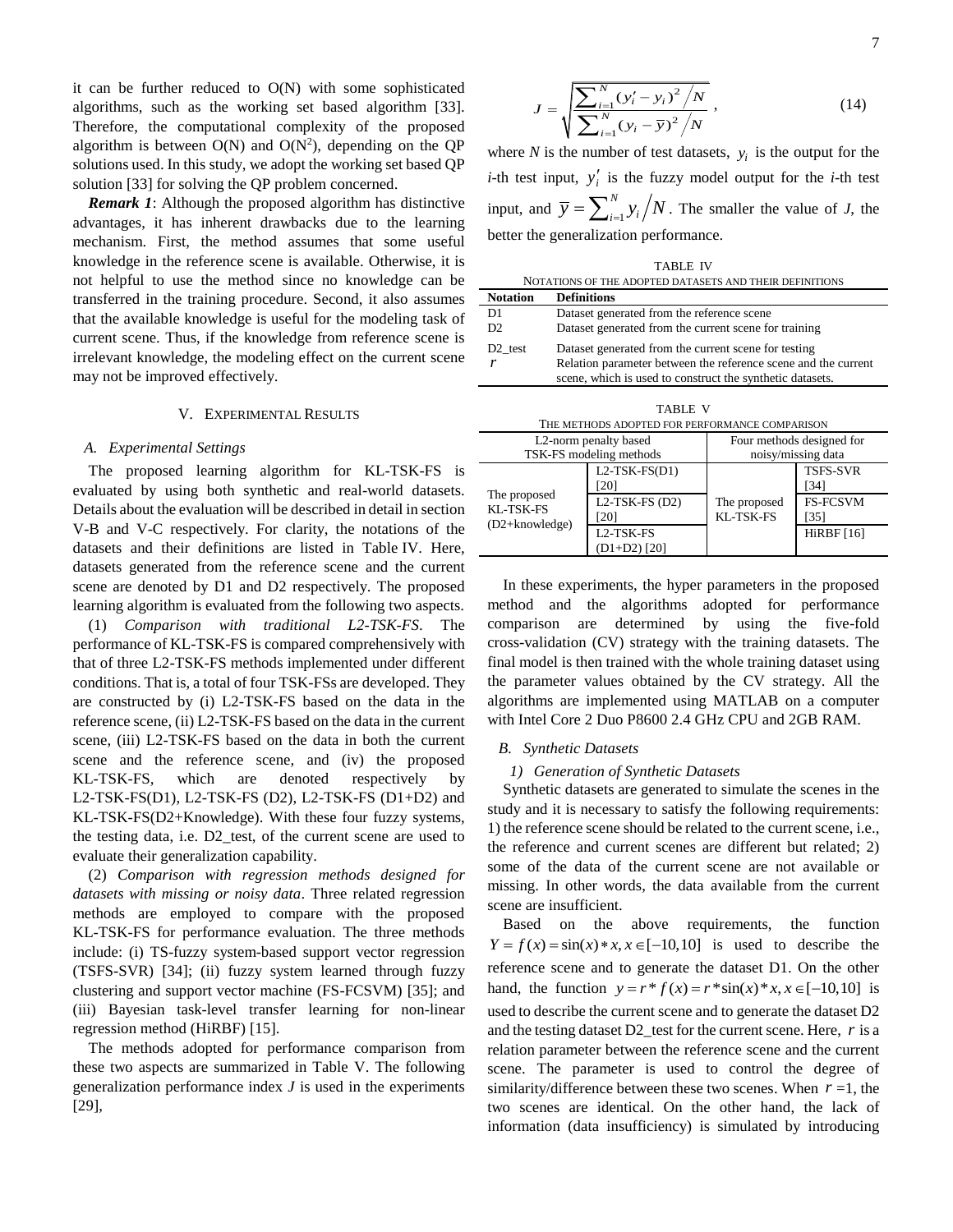intervals of missing data into the training set generated for the current scene. The settings for generating the synthetic datasets are described in Table VI. For example, the functions used to simulate the two related scenes, with the relation parameter  $r = 0.85$ , are shown in Fig. 5(a). The datasets of the reference scene and the training sets of the current scene, generated with the same relation parameter (i.e.  $r = 0.85$ ), are shown in Fig. 5(b). The figures also show the two data-missing intervals [-6,-3] and [0, 4] introduced into the dataset.

TABLE VI DETAILS OF THE SYNTHETIC DATASETS

| Reference<br>scene                                                            | Current scene               |             |             |  |  |
|-------------------------------------------------------------------------------|-----------------------------|-------------|-------------|--|--|
| Dataset                                                                       | Testing set<br>Training set |             |             |  |  |
| <b>Size</b>                                                                   | Interval with missing data  | <b>Size</b> | <b>Size</b> |  |  |
| 400                                                                           | $[-6,-3]$ and $[0,4]$       | 144         | 200         |  |  |
| Relation parameter between the two scenes: $r = 0.9, 0.85, 0.8, 0.75$ and 0.7 |                             |             |             |  |  |



Fig. 5. Functions representing two different scenes with the relation parameter  $r = 0.85$  and the corresponding sampled data from these scenes: (a) the functions representing the reference scene (Y) and the current scene (y); (b) the data of the reference scene and the training data of the current scene with missing data in the intervals [-6, -3] and [0, 4].

| TABLE VII                                                         |
|-------------------------------------------------------------------|
| GENERALIZATION PERFORMANCE $(J)$ OF THE PROPOSED KL-TSK-FS METHOD |
| AND THE TRADITIONAL I 2-TSK-FS METHODS ON THE SYNTHETIC DATASETS  |

| Interval<br>with<br>data<br>missing | Relation<br>parameter<br>(r) | L <sub>2</sub> -TSK-FS<br>(D1) | L <sub>2</sub> -TSK-FS<br>(D2) | L <sub>2</sub> -TSK-FS<br>$(D1+D2)$ | KL-TSK-FS<br>$(D2+$<br>Knowledge) |
|-------------------------------------|------------------------------|--------------------------------|--------------------------------|-------------------------------------|-----------------------------------|
|                                     | 0.9                          | 0.1343                         | 0.2858                         | 0.1012                              | 0.0501                            |
| $[-6,-3]$                           | 0.85                         | 0.1908                         | 0.2813                         | 0.1434                              | 0.0516                            |
| and                                 | 0.8                          | 0.2574                         | 0.2864                         | 0.1983                              | 0.1094                            |
| [0, 4]                              | 0.75                         | 0.3525                         | 0.2841                         | 0.2627                              | 0.1534                            |
|                                     | 0.7                          | 0.4406                         | 0.2821                         | 0.3432                              | 0.2388                            |

| Interval<br>with<br>data<br>missing | Relation<br>parameter<br>(r) | <b>TSFS-SVR</b> | <b>FS-FCSVM</b> | HiRBF  | KL-TSK-FS |
|-------------------------------------|------------------------------|-----------------|-----------------|--------|-----------|
|                                     | 0.9                          | 0.2972          | 0.3161          | 0.2621 | 0.0501    |
| $[-6,-3]$<br>and                    | 0.85                         | 0.2989          | 0.3179          | 0.2619 | 0.0516    |
| [0,4]                               | 0.8                          | 0.2983          | 0.3170          | 0.2687 | 0.1094    |
|                                     | 0.75                         | 0.2933          | 0.3167          | 0.2639 | 0.1534    |
|                                     | 0.7                          | 0.2970          | 0.3185          | 0.2611 | 0.2388    |



Fig. 6. Modeling results of the proposed KL-TSK-FS method and the three traditional L2-TSK-FS methods using the synthetic datasets shown in Fig. 5(b): (a) L2-TSK-FS on (D1); (b) L2-TSK-FS on (D2); (c) L2-TSK-FS on D1and D2; (d) the proposed KL-TSK-FS on D2 and , (D2+Knowledge).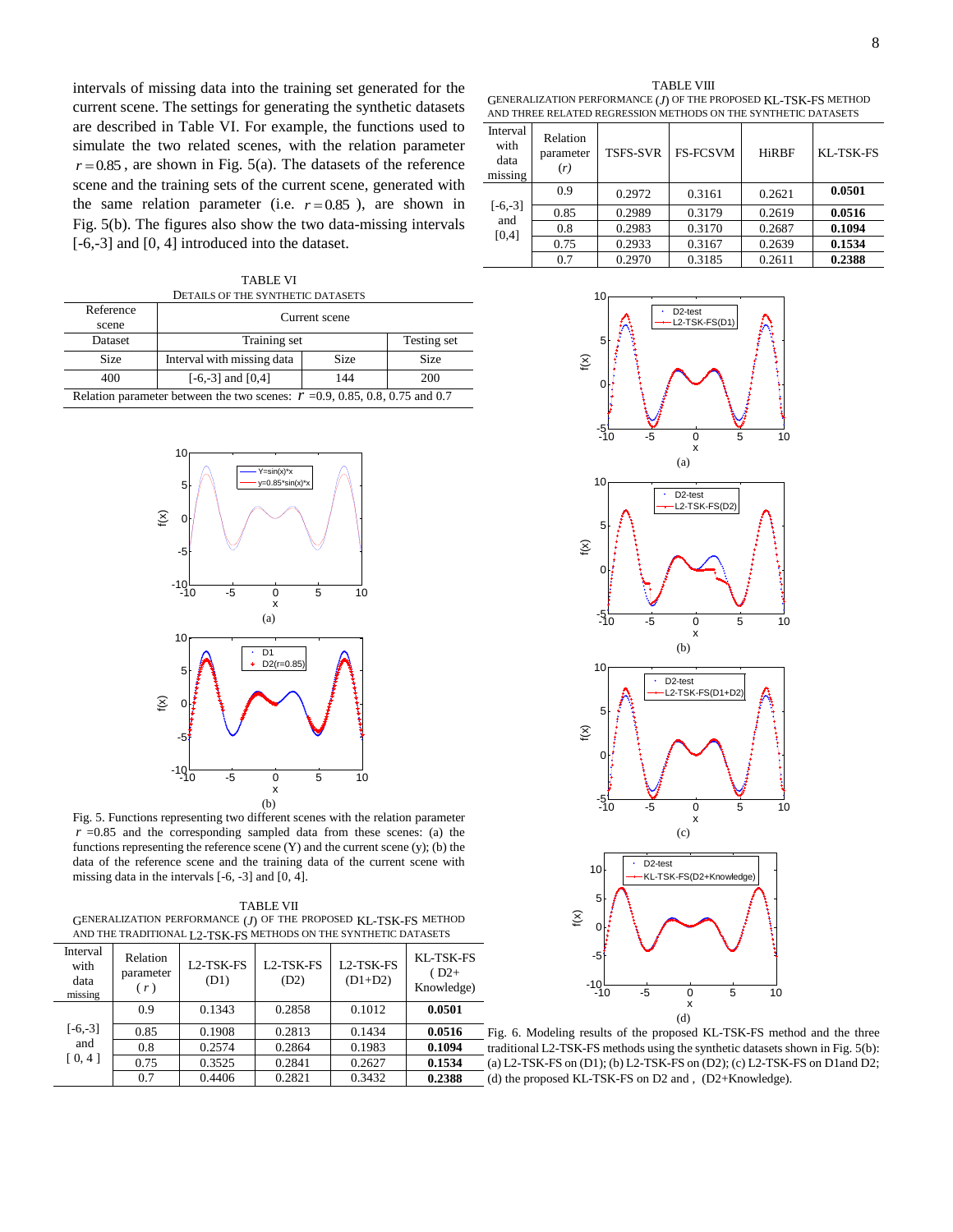### *2) Comparing with the Traditional L2-TSK-FS Modeling Methods*

The performance of the proposed KL-TSK-FS and the three traditional L2-norm penalty based TSK-FS modeling methods is evaluated and compared using the synthetic datasets. The experimental results are shown in Table VII and Fig. 6. The following observations can be made from the results:

(1) It can be seen from Table VII that the generalization performance of the proposed KL-TSK-FS is better than that of the traditional L2-TSK-FS methods.

(2) Fig. 6(a) shows the modeling results of the L2-TSK-FS obtained by using the data of the reference scene only. The results indicate that drifting exists between the reference scene and the current scene, as evident from the discrepancies between the two curves in the figure. Hence, the generalization performance of the TSK-FS obtained by L2-TSK-FS from the reference scene is weak for the current scene. The findings show that the use of the data of the reference scene alone is not appropriate for the modeling of the current scene.

(3) Fig. 6(b) shows the modeling results of the L2-TSK-FS obtained by using the data of the current scene only. The results indicate that the generalization performance of the TSK-FS obtained by L2-TSK-FS is even much weaker for the current scene. An obvious reason is that the data in the training set is insufficient, which degrades the generalization capability of the obtained TSK-FS. The prediction performance is especially poor in the intervals with missing data in the training dataset.

(4) Fig. 6(c) shows the modeling results of the L2-TSK-FS obtained by using the data of both the current scene and the reference scene. Although the data of both scenes have been used for training, the generalization performance of the obtained TSK-FS is still not good enough for the current scene. This can be explained with two reasons. First, drifting occurs between the reference and current scenes, i.e., not all data in the reference scene are useful for the modeling task of the current scene. Some of them may even produce negative effect. Second, the size of the reference scene is larger than that of the current scene, which makes the obtained TSK-FS more apt to approximate the reference scene rather than the current scene.

(5) Fig. 6(d) shows the modeling results of the proposed KL-TSK-FS. By inspecting Fig. 6(a) and Fig. 6(d), we can see that the KL-TSK-FS demonstrates better prediction results than the L2-TSK-FS. The latter only uses the data of reference scene. Besides, it is also evident from Fig. 6(b) and Fig. 6(d) that, by introducing the knowledge-leverage mechanism, the proposed KL-TSK-FS has effectively remedied the deficiency of the L2-TSK-FS obtained by the data of the current scene. Furthermore, by comparing Fig. 6(c) and Fig. 6(d), we also find that the KL-TSK-FS has demonstrated better generalization performance than the L2-TSK-FS which employs the data of both the reference and current scenes. It is noteworthy to point out that the KL-TSK-FS also possesses better privacy protection capability than the methods that use the data of the reference scenes directly. In practice, methods requiring data of all the scenes are no longer feasible when the data in the reference scenes are not available due to the necessity of privacy

protection, or in situations where only the knowledge is disclosed. Therefore, the proposed KL-TSK-FS is particularly suitable for these situations, illustrating its distinctiveness in privacy protection.

## *3) Comparing with Regression Methods Designed for Missing or Noisy Data*

The performance of the proposed KL-TSK-FS method is evaluated by comparing its performance with that of the three regression methods designed for handling noisy/missing data, i.e., TSFS-SVR, FS-FCSVM and HiRBF. The evaluation is performed on the synthetic datasets. The experimental results are shown in Table VIII and Fig. 7, and the following observations can be obtained:

1) The KL-TSK-FS has demonstrated better generalization performance than the other three methods.

2) The results in Fig. 7(a) and Fig. 7(b) show that the support vector learning based fuzzy modeling methods TSFS-SVR and FS-FCSVM are able to give better generalization performance to some extent. For example, although the data in the interval [-6, -3] are missing, these two methods still demonstrate promising generalization capability at this interval. However, the generalization abilities of these two methods in the other data-missing interval [0, 4] are not satisfactory.

3) Although the transfer learning based method HiRBF has used the data in both the current scene and the reference scene, it is evident form Fig. 7(c) that this method cannot effectively cope with the problem caused by missing data, still exhibiting poor generalization ability in the two data-missing intervals.

4) Fig. 7(d) shows that the proposed KL-TSK-FS is able to offer acceptable generalization capability in the two data-missing intervals, indicating that the method has effectively leveraged the useful knowledge from the reference scene to remedy the generalization abilities in the training procedure.

## *C. Real-world Datasets*

#### *1) The Glutamic Acid Fermentation Process Modeling*

To further evaluate the performance of the proposed knowledge-leverage based fuzzy system learning method, an experiment is conducted to apply the method to model a biochemical process with real-world datasets [20]. The datasets adopted originates from the glutamic acid fermentation process, which is a multiple-input-multiple-output system. The input variables of the dataset include the fermentation time *h*, glucose concentration *S*(*h*), thalli concentration *X*(*h*), glutamic acid concentration  $P(h)$ , stirring speed  $R(h)$ , and ventilation  $Q(h)$ , where  $h=0, 2, \dots, 28$ . The output variables are glucose concentration  $S(h+2)$ , thalli concentration  $X(h+2)$ , and glutamic acid concentration  $P(h+2)$  at a future time  $h+2$ . The TSK-FS based biochemical process prediction model is illustrated in Fig. 8. The data in this experiment were collected from 21 batches of fermentation processes, with each batch containing 14 effective data samples. In this experiment, in order to match the situation discussed in this study, the data are divided into two scenes, i.e., the reference scene and the current scene, as described in Table IX.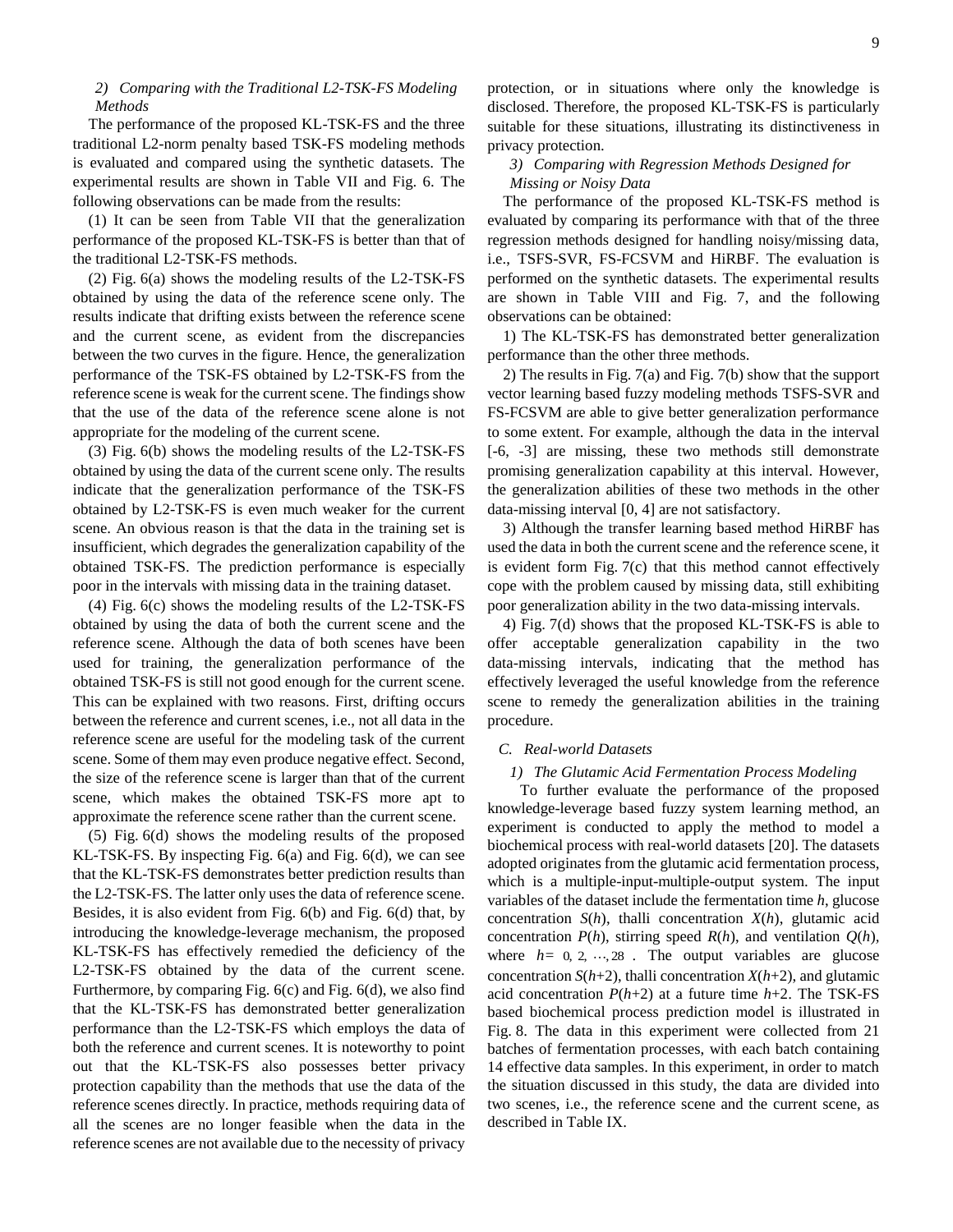

Fig. 7. Modeling results of the proposed KL-TSK-FS method and three related regression methods using the synthetic datasets in Fig. 5(b): (a) TSFS-SVR, (b) FS-FCSVM, (c) HiRBF and (d) KL-TSK-FS.





Fig. 8. Illustration of the glutamic acid fermentation process prediction model based on TSK-FS.

TABLE IX THE FERMENTATION PROCESS MODELING DATASETS

|                    |                                   | Data of current scene   |                                    |  |
|--------------------|-----------------------------------|-------------------------|------------------------------------|--|
|                    | Data of reference<br>scene $(D1)$ | Training set<br>$(D2)*$ | Testing set<br>$(D2 \text{ test})$ |  |
| <b>Batches</b>     | $1 - 16$                          | 17-19                   | $20 - 21$                          |  |
| Size of<br>dataset | 224                               | 30                      | 28                                 |  |

\*For training set of the current scene, information is missing at time *h* = 6, 8, 10, 12.



Fig. 9. Performance comparison between the proposed KL-TSK-FS method and three traditional L2-TSK-FS methods in fermentation process modeling: the prediction results of (a)  $S(h+2)$  for the 21<sup>st</sup> batch; (b)  $X(h+2)$  for the 21<sup>st</sup> batch; (c)  $P(h+2)$  for the 21<sup>st</sup> batch.

## *2) Comparing with the Traditional L2-TSK-FS Modeling Methods*

The experimental results of fermentation process modeling using the proposed method KL-TSK-FS and the traditional L2-TSK-FS are given in Table X and Fig. 9, where the modeling effect of the  $21<sup>st</sup>$  batch is only given in Fig. 9 and that of the  $20<sup>th</sup>$ batch is omitted for brevity. The findings are similar to those presented in section IV-B for the experiments performed on the synthetic datasets. The modeling results of the KL-TSK-FS are better than that of the three traditional L2-TSK-FS methods.

Especially from Fig. 9, fluctuations are evident from the modeling results of some existing algorithms, which are mainly caused by the lack of information in the learning procedure for the corresponding intervals. As the proposed method can effectively exploit not only the data of the current scene but also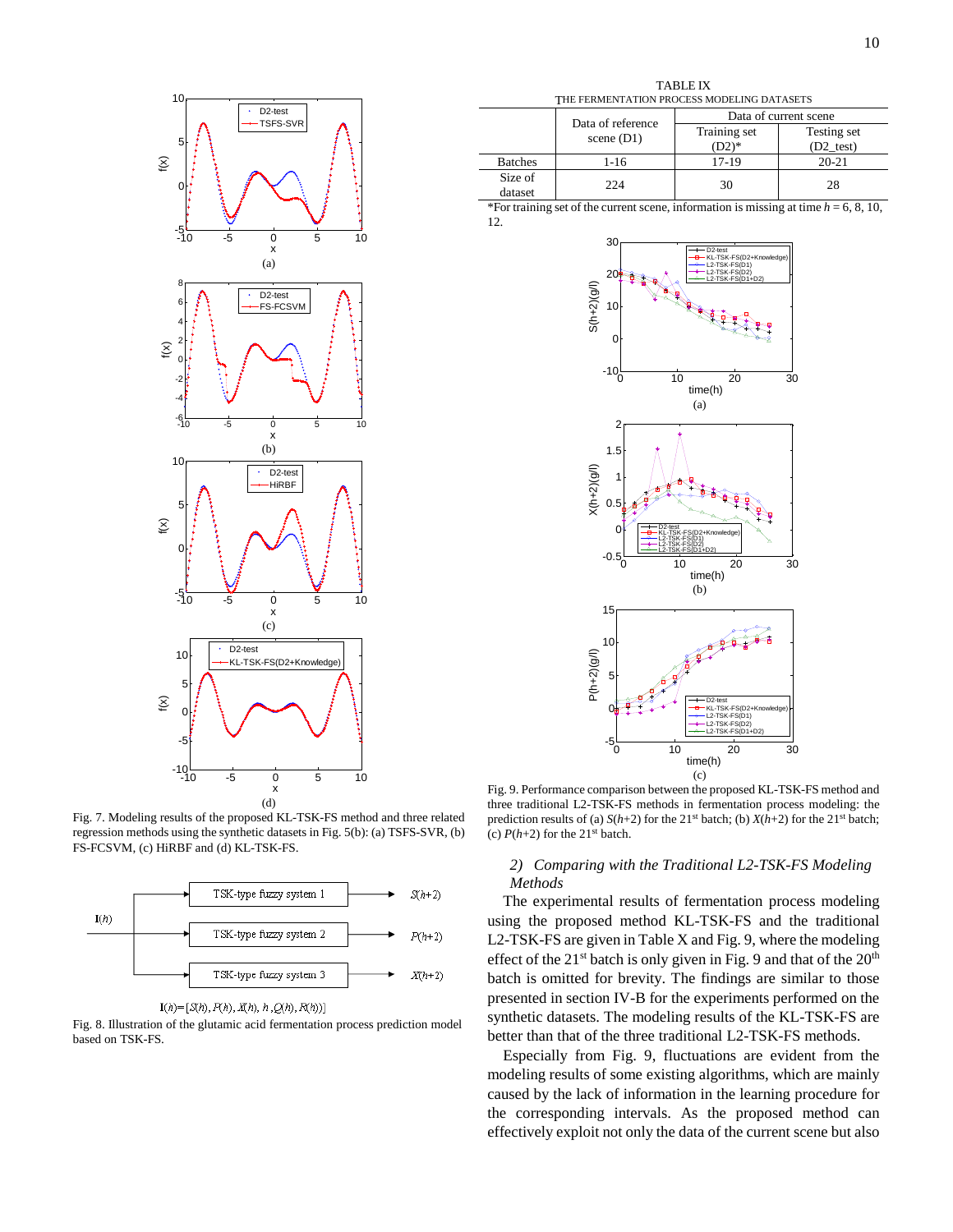the useful knowledge of the reference scenes, the obtained TSK-FS has demonstrated good adaptive abilities and generated better modeling effect. It can also be seen from the experimental results that, even if the data in the training data of the current scene are missing, the generalization capability of the TSK-FS obtained by the proposed KL-TSK-FS does not degraded significantly. Similar observation can also be obtained from the experimental results in Fig. 10 in the next section. This remarkable feature is very valuable for the biochemical process modeling task as data insufficiency is common problem due to poor sensor sensitivity and noisy environment.

TABLE X

| GENERALIZATION PERFORMANCE (J) OF THE KL-TSK-FS METHOD AND     |  |
|----------------------------------------------------------------|--|
| TRADITIONAL L2-TSK-FS METHODS IN FERMENTATION PROCESS MODELING |  |

|          | L2-TSK-FS<br>L <sub>2</sub> -TSK-FS<br>L <sub>2</sub> -TSK-FS |        | KL-TSK-FS |                     |          |                 | RELATED REGRESSION METHODS IN FERMENTATION PROCESS MODELING |              |           |
|----------|---------------------------------------------------------------|--------|-----------|---------------------|----------|-----------------|-------------------------------------------------------------|--------------|-----------|
| Output   | (D1)                                                          | (D2)   | $(D1+D2)$ | $D2+$<br>Knowledge) | Output   | <b>TSFS-SVR</b> | <b>FS-FCSVM</b>                                             | <b>HiRBF</b> | KL-TSK-FS |
| $S(h+2)$ | 0.2792                                                        | 0.3944 | 0.2804    | 0.1239              | $S(h+2)$ | 0.3452          | 0.3750                                                      | 0.3510       | 0.1239    |
| $X(h+2)$ | 0.8342                                                        | .1203  | .0642     | 0.4548              | $X(h+2)$ | 0.7295          | 0.6118                                                      | 0.7026       | 0.4548    |
| $P(h+2)$ | 0.2842                                                        | 0.3255 | 0.2533    | 0.1482              | $P(h+2)$ | 0.3574          | 0.4144                                                      | 0.4117       | 0.1482    |



Fig. 10. Performance comparison between the proposed KL-TSK-FS method and three regression methods in fermentation process modeling: the prediction results of (a)  $S(h+2)$  for the 21<sup>st</sup> batch; (b)  $X(h+2)$  for the 21<sup>st</sup> batch; (c)  $P(h+2)$ for the 21<sup>st</sup> batch.

### *3) Comparing with the Regression Methods Designed for Missing or Noisy Data*

The experimental results of fermentation process modeling

using the proposed method KL-TSK-FS and three regression methods (i.e., TSFS-SVR, FS-FCSVM and HiRBF) are shown in Table XI and Fig. 10 (as in Fig. 9, only the modeling result of the 21 st batch is given). Similar to the findings presented in section V-B-3 for the experiments conducted with the synthetic datasets, in general, the proposed KL-TSK-FS has demonstrated better generalization performance in fermentation process modeling than the other three regression methods. This can again be explained by the fact that the proposed KL-TSK-FS has effectively leveraged the useful knowledge from the reference scene in the training procedure such that the influence of the missing data can be properly reduced.

| TABLE XI                                                    |
|-------------------------------------------------------------|
| GENERALIZATION PERFORMANCE (J) OF THE KL-TSK-FS METHOD AND  |
| RELATED REGRESSION METHODS IN FERMENTATION PROCESS MODELING |

#### VI. CONCLUSIONS

In this study, the concept of knowledge leverage is introduced and used to develop the knowledge-leverage based TSK-type fuzzy system KL-TSK-FS. The corresponding learning algorithm is also presented. The goal is to remedy the deficiency due to data insufficiency in the current scene by leveraging the useful knowledge available from the reference scenes. The proposed algorithm can learn from not only the data of the current scene but also the knowledge of the reference scenes. Moreover, since all that is needed for the training of the fuzzy system of the current scene is the knowledge of the reference scenes (not the data), the learning algorithm is able to preserve data confidentiality in the reference scenes.

The experimental results have demonstrated the attractiveness and effectiveness of the proposed method when compared with the existing methods. Despite the promising performance, there are still rooms for further improvement. For example, for the proposed knowledge-leverage based TSK-type fuzzy system, reduction of training time is needed in order to make possible online applications. Development of more advanced transfer learning mechanisms for fuzzy system learning is also important to deal with scenes with inadequate data. Future work will be devoted to these issues.

#### **REFERENCES**

- [1] S.J. Pan and Q. Yang, "A survey on transfer learning," *IEEE Trans. Knowledge Data Engineering,* vol. 22, no. 10, pp. 1345–1359, Oct. 2010.
- [2] X. Liao, Y. Xue, and L. Carin, "Logistic regression with an auxiliary data source," *Proc. 21st Int. Conf. Machine Learning*, pp. 505-512, Aug. 2005.
- [3] J. Huang, A. Smola, A. Gretton, K.M. Borgwardt, and B. Schölkopf, "Correcting sample selection bias by unlabeled data," *Proc. 19th Ann. Conf. Neural Information Processing Systems*, 2007.
- [4] S. Bickel, M. Brückner, and T. Scheffer, "Discriminative learning for differing training and test distributions," *Proc. 24th Int. Conf. Machine Learning, pp. 81-88*, 2007.
- [5] M. Sugiyama, S. Nakajima, H. Kashima, P.V. Buenau, and M. Kawanabe, "Direct importance estimation with model selection and its